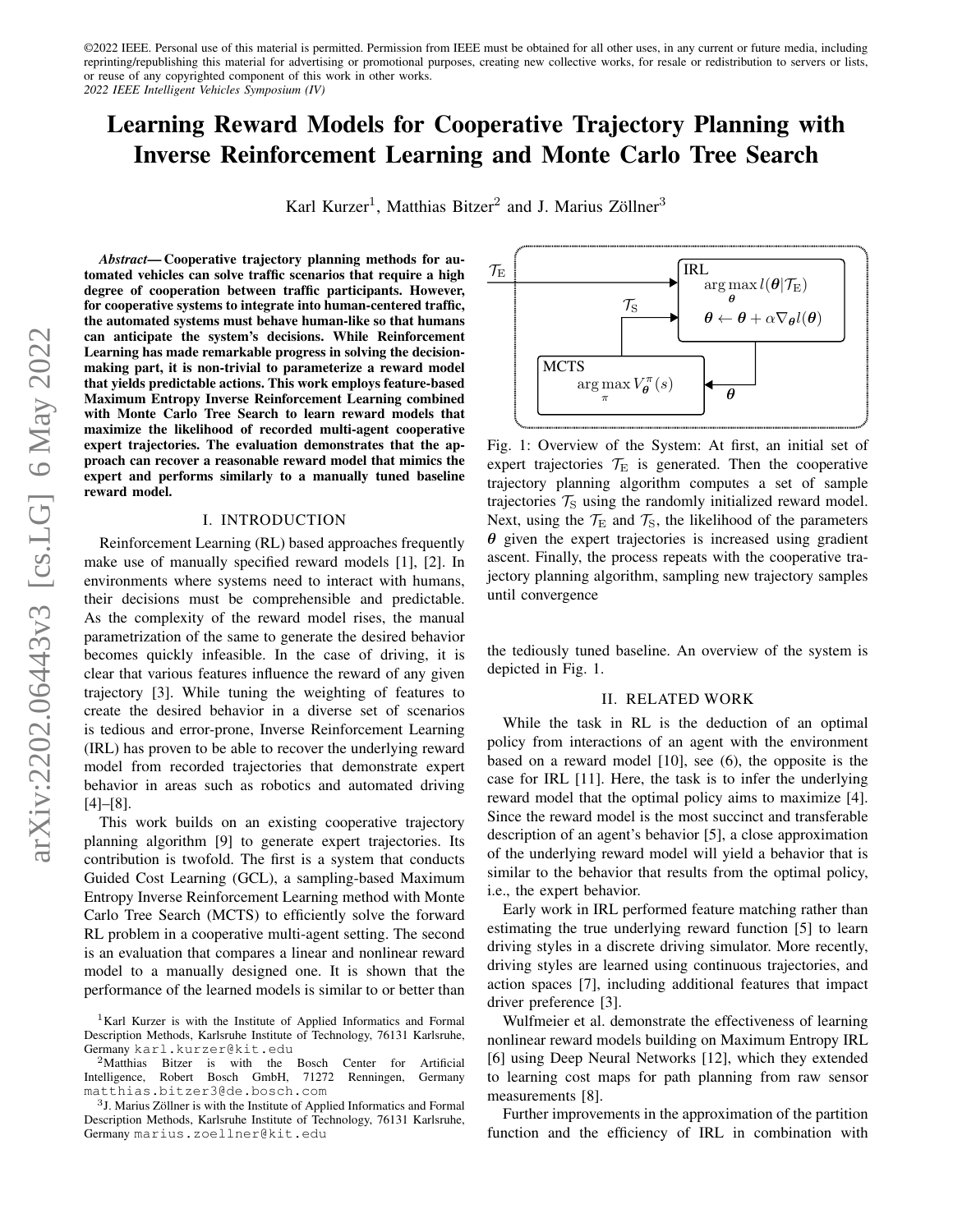RL have been proposed by Guided Cost Learning [13]. By adapting the IRL procedure, the method yields both a cost function and policy given expert demonstrations using sampling-based methods. In addition, even more efficient one-shot sampling methods have been proposed [14].

In contrast, the following work learns a linear and a nonlinear reward model that are integrated into a cooperative multi-agent trajectory planning algorithm using a continuous action and state space.

## III. PROBLEM STATEMENT

The policy

<span id="page-1-2"></span>
$$
\pi = \pi(a \mid s) \qquad a \in \mathcal{A}(s) \tag{1}
$$

is a probability distribution over actions conditioned on states. The trajectory

$$
\tau = (s_0, a_0, s_1, a_1, \dots, s_T) \tag{2}
$$

defines a path through an MDP. Using these definitions a policy over trajectories

<span id="page-1-3"></span>
$$
\rho(\tau) = \rho(s_0, a_0, s_1, a_1, \dots, s_T) = \prod_{t=0}^{T-1} \pi(a_t \mid s_t)
$$
 (3)

can be defined assuming a deterministic start state distribution and transition model. The return

<span id="page-1-4"></span>
$$
G_{\theta}(\tau) = \sum_{(s_t, a_t) \in \tau}^{T} \gamma^t \mathcal{R}_{\theta}(s_t, a_t)
$$
 (4)

of a trajectory  $\tau$  equals its accumulated discounted ( $\gamma$ ) reward at time step t, taking action  $a_t$  in state  $s_t$  [10]. The value function of a policy  $\pi$  for an MDP with a reward model parameterized by  $\theta$  is the expectation of the return of trajectories sampled from that policy,

$$
V_{\theta}^{\pi}(s) = \mathbb{E}_{\tau \sim \rho} \left[ G_{\theta}(\tau) \right]. \tag{5}
$$

While the forward RL problem is solved by finding the optimal policy

<span id="page-1-0"></span>
$$
\pi^*(a \mid s) = \arg\max_{\pi} V_{\theta}^{\pi}(s),\tag{6}
$$

the inverse RL problem is solved by finding the parameters  $\theta$  so that,

<span id="page-1-1"></span>
$$
V_{\theta}^{\pi_{\mathcal{E}}}(s) \ge V_{\theta}^{\pi}(s) \quad \forall \pi \in \Pi,
$$
 (7)

with  $\pi_{\rm E}$  being the expert policy as part of the policy space Π.

Please refer to [10] and [11] for an in-depth introduction to RL and IRL.

This work aims to learn the parameters  $\theta$  of a reward model for cooperative trajectory planning so that the optimal trajectories of the planning algorithm are similar to the demonstrated expert trajectories. That means that the expert policy yields the highest state value of all policies given the parametrization of the reward model [\(7\)](#page-1-1).

## IV. APPROACH

To learn a reward model from expert demonstrations so that the behavior sampled from the optimal policy based on this reward model resembles the expert demonstrations, IRL is used. Concisely, this work makes use of a cooperative trajectory planning algorithm based on MCTS [9], and Maximum Entropy Inverse Reinforcement Learning [6], yielding a system that is similar to Guided Cost Learning [13].

The MCTS is used to solve the (forward) RL problem, i.e. finding the optimal policy/action given a reward model and generating near optimal trajectory samples  $\mathcal{T}_S$  for that policy. Using these trajectories in combination with the expert trajectories  $\mathcal{T}_E$  Maximum Entropy Inverse Reinforcement Learning is used to conduct a gradient ascent step increasing the likelihood of the parameters  $\theta$  given the expert trajectories, [\(25\)](#page-3-0), [\(26\)](#page-3-1), see Fig. [1.](#page-0-0)

While the trajectory planning algorithm explicitly encodes interaction between agents, the IRL procedure treats the resulting trajectories as if they would stem from a single agent MDP, with other agents being part of the environment. On the one hand, this has the advantage that the resulting reward model is more robust towards changes in the number of agents. However, on the other hand, it has the drawback of a non-stationary environment, as changes in the reward model (after each gradient ascent step of the IRL procedure) change the behavior of all agents, potentially destabilizing the training process [15]. Nevertheless, this was not found to be the case in this work.

# *A. Solving the Forward RL Problem*

Most IRL algorithms require a method that evaluates the current parameters of the reward model within the algorithm (i.e., finding an optimal policy given the current reward model). For complex tasks where finding a solution to the forward RL problem is hard, IRL can quickly become impractical [13], [14]. Moreover, the task of finding an optimal policy for any given MDP is usually much harder than finding an optimal action (or trajectory) for the same MDP given a specific state (learning vs. planning) [10]. The MCTS-based cooperative trajectory planning algorithm [9] is thus vital in the IRL setting, as it generates nearoptimal trajectories for arbitrary reward models quickly. Thus, this work employs said algorithm to solve the forward RL problem.

#### *B. Reward Model*

The reward model is a central part of an RL system, as the goal of RL is to maximize the cumulative discounted reward by finding the optimal policy [10].

Initially IRL applied solely linear reward models, that are represented as a linear combination of features  $\phi(s, a)$  and parameters  $\theta$  [\(17\)](#page-2-0) [5]. However, especially for larger RL problems, linear reward models have been outperformed by nonlinear reward models such as neural networks [12], [13]. This work uses both a linear reward model and a nonlinear reward model in the form of a neural network.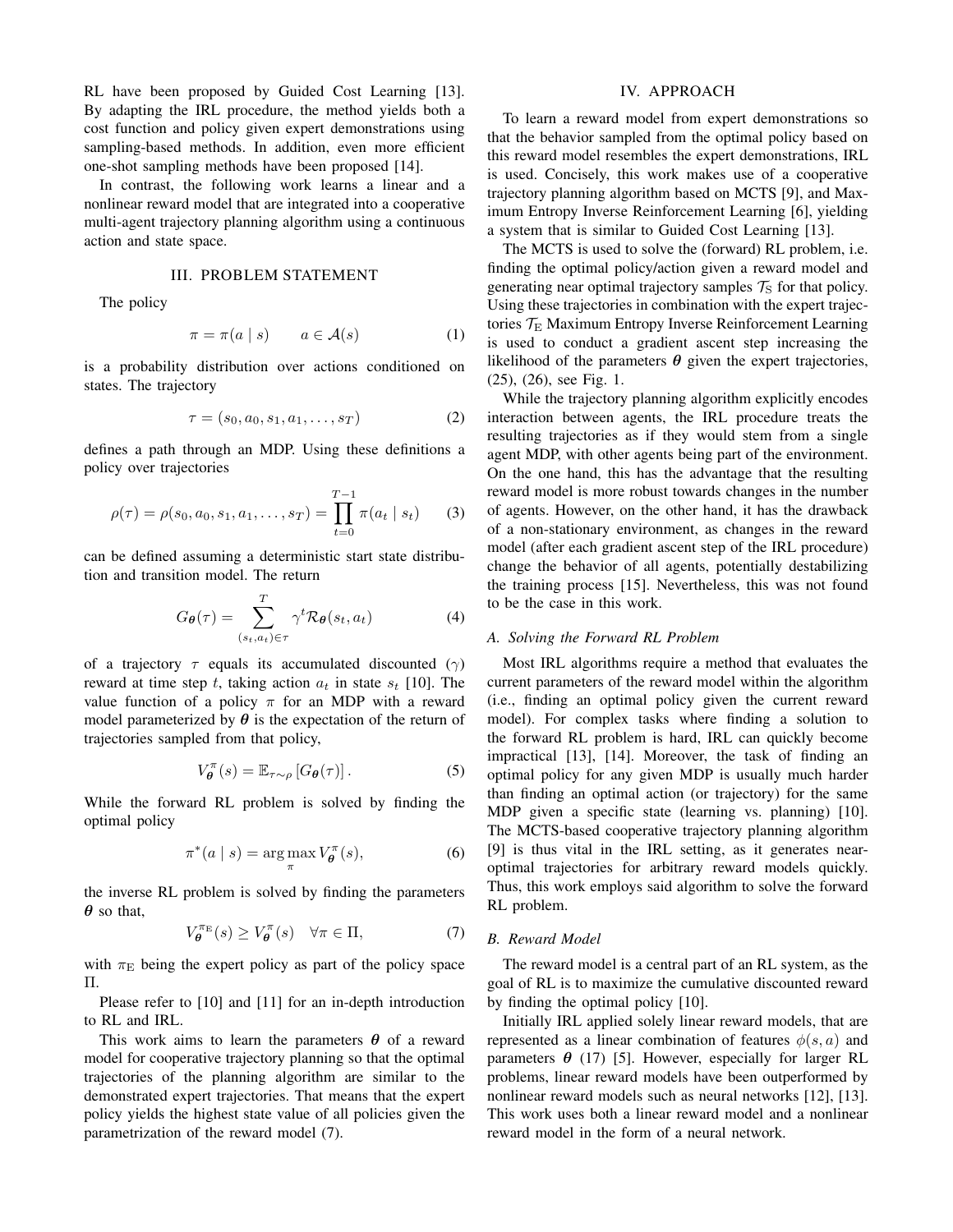*1) Features:* Similar to many other planning methods, the cooperative trajectory planner assumes the desired lane  $l_{\text{des}}$ as well as the desired velocity  $v_{\text{des}}$  for each agent [3]. State and action dependent features  $\phi(s, a)$  are scalar values that consider specific characteristics of a state and action. Each feature is evaluated for each time step t of the trajectory.

$$
\phi(\tau) = \frac{1}{T} \sum_{(s_t, a_t) \in \tau}^{T} \phi(s_t, a_t).
$$
 (8)

The parameters  $\theta$  are identical for all agents, however, features are not. Therefore, all features are normalized to lie between  $[-1, 1]$  for the length T of a trajectory  $\tau$ . The feature for the desired lane is defined as

$$
\phi_{\text{desLane}}(\tau) = \frac{1}{T} \sum_{(s_t, a_t) \in \tau}^T \max (1 - |l_t - l_{\text{des}}|, -1), \quad (9)
$$

encouraging the agent to drive on the desired lane. A deviation from the desired velocity  $v_{\text{des}}$  larger than 10 % results in a negative feature value,

$$
\phi_{\text{desVelocity}}(\tau) = \frac{1}{T} \sum_{(s_t, a_t) \in \tau}^{T} \max\left(1 - 10 \left| \frac{v_t}{v_{\text{des}}} - 1 \right|, -1\right). \tag{10}
$$

Similarly, deviating more than a quarter of the lane width  $l_{width}$  from the lane center  $l_{center}$  yields a negative feature value,

$$
\phi_{\text{laneCenter}}(\tau) = \frac{1}{T} \sum_{(s_t, a_t) \in \tau}^{T} \max\left(1 - \frac{|l_{\text{center}} - y_t|}{l_{\text{width}}/4}, -1\right). \tag{11}
$$

A proxy value for the acceleration  $a$  of an action is determined to avoid excessive accelerations,

$$
c_{\text{acceleration}} = \frac{1}{g} \sqrt{\frac{\int_{t}^{t + \Delta T} (a(t))^{2} \, \mathrm{d}t}{\Delta T}}.
$$
 (12)

If this value is larger than an eighth of the gravity  $g$ , the feature turns negative,

$$
\phi_{\text{acceleration}}(\tau) = \frac{1}{T} \sum_{(s_t, a_t) \in \tau}^T \max\left(1 - \frac{c_{\text{acceleration}}}{g/8}, -1\right). \tag{13}
$$

In addition, the following binary features are defined for trajectories that either result in collisions [\(14\)](#page-2-1), invalid states (i.e. an agent drives off the road) [\(15\)](#page-2-2) or invalid actions [\(16\)](#page-2-3) (i.e. an agent executes a physically impossible action). Each of these binary features mark a terminal state.

<span id="page-2-1"></span>
$$
\phi_{\text{collision}}(\tau) = \begin{cases} 1 & \text{if } \tau \in \{\text{collision}\} \\ 0 & \text{if } \tau \notin \{\text{collision}\} \end{cases} \tag{14}
$$

<span id="page-2-2"></span>
$$
\phi_{\text{invalid state}}(\tau) = \begin{cases} 1 & \text{if } \tau \in \{\text{invalid state}\} \\ 0 & \text{if } \tau \notin \{\text{invalid state}\} \end{cases} \tag{15}
$$

<span id="page-2-3"></span>
$$
\phi_{\text{invalid action}}(\tau) = \begin{cases} 1 & \text{if } \tau \in \{\text{invalid action}\} \\ 0 & \text{if } \tau \notin \{\text{invalid action}\} \end{cases} \tag{16}
$$

*2) Linear Reward Model:* The linear reward model is a linear combination of the parameters  $\theta$  and their respective features  $\phi(s, a)$ ,

<span id="page-2-0"></span>
$$
\mathcal{R}_{\theta}(s_t, a_t) = \theta^{\top} \phi(s_t, a_t). \tag{17}
$$

The feature count is normalized using the length of the trajectory. Since each feature is bounded between  $[-1, 1]$  the return of a trajectory is bounded between  $[-||\theta||, ||\theta||]$ .

*3) Nonlinear Reward Model:* To allow for a more complex reward structure, a nonlinear reward model in the form of a fully connected neural network is introduced,

$$
\mathcal{R}_{\boldsymbol{\theta}}(s_t, a_t, s_{t-1}) = W_2 \Gamma(W_1 \phi(s_t, a_t, s_{t-1})). \tag{18}
$$

It consists of two layers, with parameters  $W_1$  and  $W_2$ , respectively. The first layer is followed by a ReLU activation function Γ. The input to the network are the features for the linear model in addition to the values of  $\phi_{\text{desLane}}, \phi_{\text{desVelocity}}$ and  $\phi_{\text{laneCenter}}$  at the previous time step.

# *C. Maximum Entropy Inverse Reinforcement Learning*

IRL learns the parameters  $\theta$  of a parameterized reward model  $\mathcal{R}_{\theta}$  so that the expert policy  $\pi_{\rm E}$  becomes the optimal policy given the reward model [4].

Instead of requiring access to the expert policy  $\pi_{\rm E}$  itself, it is sufficient to observe trajectories  $\mathcal{T}_E$  that originate from that policy [5].

$$
\tau_{\mathcal{E}} = (s_0, a_0, s_1, a_1, \dots, s_T) \quad a_t \sim \pi_{\mathcal{E}}(a_t|s_t, \boldsymbol{\theta}) \tag{19}
$$

Similarly to the policy  $\pi$  as a distribution over actions [\(1\)](#page-1-2), a policy  $\rho$  as a distribution over trajectories can be defined [\(3\)](#page-1-3).

A prominent method for IRL is Maximum Entropy Inverse Reinforcement Learning [6], which assumes a probabilistic model for expert behavior. Using the definition of a policy over trajectories [\(3\)](#page-1-3) Maximum Entropy IRL specifies the distribution over expert trajectories conditioned on the parameters of the reward model

<span id="page-2-6"></span>
$$
\rho_{\mathcal{E}}(\tau) = \frac{e^{G_{\boldsymbol{\theta}}(\tau)}}{Z_{\boldsymbol{\theta}}}.
$$
\n(20)

This model implies that the probability of an expert trajectory increases exponentially with its return. With the numerator being the exponentiated return of a trajectory [\(4\)](#page-1-4) and the denominator the partition function [\(21\)](#page-2-4), the integral of the exponentiated return of all trajectories.

<span id="page-2-4"></span>
$$
Z_{\theta} = \int e^{G_{\theta}(\tau)} d\tau
$$
 (21)

The likelihood of the parameters  $\theta$  given the expert trajectories  $T_{\rm E}$  is defined with

<span id="page-2-5"></span>
$$
L(\theta|\mathcal{T}_{\mathcal{E}}) = \prod_{\tau \in \mathcal{T}_{\mathcal{E}}} \frac{e^{G_{\theta}(\tau)}}{Z_{\theta}}.
$$
 (22)

Applying the logarithm to [\(22\)](#page-2-5), yields the Log-likelihood

$$
l(\boldsymbol{\theta}|\mathcal{T}_{\mathrm{E}}) = \sum_{\tau \in \mathcal{T}_{\mathrm{E}}} \left( G_{\boldsymbol{\theta}}(\tau) - \log Z_{\boldsymbol{\theta}} \right),\tag{23}
$$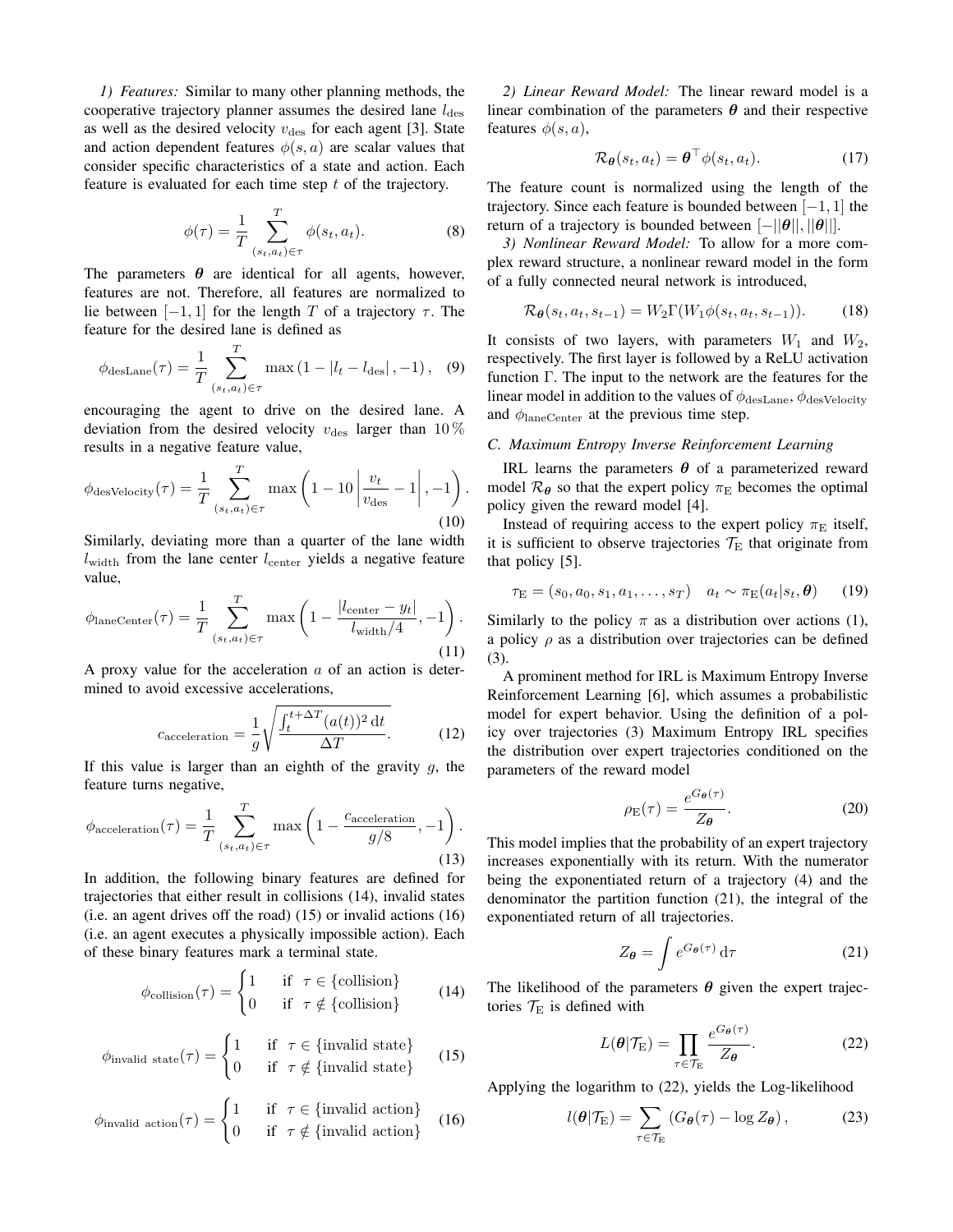which is proportional to

<span id="page-3-3"></span>
$$
\frac{1}{|\mathcal{T}_{\rm E}|} \sum_{\tau \in \mathcal{T}_{\rm E}} G_{\theta}(\tau) - \log Z_{\theta}.
$$
 (24)

The maximization of the Log-likelihood<sup>[1](#page-3-2)</sup> [\(24\)](#page-3-3) through the parameters  $\theta$  will result in the parameters that best explain the expert trajectories.

<span id="page-3-0"></span>
$$
\max_{\theta \in \Theta} \frac{1}{|\mathcal{T}_{\mathrm{E}}|} \sum_{\tau \in \mathcal{T}_{\mathrm{E}}} G_{\theta}(\tau) - \log Z_{\theta} \tag{25}
$$

Using the gradient of the Log-likelihood in a gradient ascent step, locally optimal parameters can be found [\(26\)](#page-3-1).

<span id="page-3-1"></span>
$$
\boldsymbol{\theta} \leftarrow \boldsymbol{\theta} + \alpha \nabla_{\boldsymbol{\theta}} l(\boldsymbol{\theta}) \tag{26}
$$

Given the equalities  $\frac{d}{dx} \ln f(x) = \frac{f'(x)}{f(x)}$  $\frac{f'(x)}{f(x)}$  and  $\frac{d}{dx}e^{f(x)} =$  $f'(x)e^{f3}$  $f'(x)e^{f3}$  $f'(x)e^{f3}$  the gradient of the Log-Likelihood [\(27\)](#page-3-6) can be formulated as an expectation [\(28\)](#page-3-7).

<span id="page-3-6"></span>
$$
\nabla_{\theta}l(\theta) = \frac{1}{|\mathcal{T}_{E}|} \sum_{\tau \in \mathcal{T}_{E}} \nabla_{\theta}G_{\theta}(\tau) - \nabla_{\theta} \log Z_{\theta}
$$
  
\n
$$
= \frac{1}{|\mathcal{T}_{E}|} \sum_{\tau \in \mathcal{T}_{E}} \nabla_{\theta}G_{\theta}(\tau) - \frac{\nabla_{\theta}Z_{\theta}}{Z_{\theta}}
$$
  
\n
$$
= \frac{1}{|\mathcal{T}_{E}|} \sum_{\tau \in \mathcal{T}_{E}} \nabla_{\theta}G_{\theta}(\tau) - \frac{\nabla_{\theta} \int e^{G_{\theta}(\tau)} d\tau}{Z_{\theta}}
$$
  
\n
$$
= \frac{1}{|\mathcal{T}_{E}|} \sum_{\tau \in \mathcal{T}_{E}} \nabla_{\theta}G_{\theta}(\tau) - \frac{\int e^{G_{\theta}(\tau)}}{Z_{\theta}} \nabla_{\theta}G_{\theta}(\tau) d\tau
$$
  
\n
$$
= \frac{1}{|\mathcal{T}_{E}|} \sum_{\tau \in \mathcal{T}_{E}} \nabla_{\theta}G_{\theta}(\tau) - \int \rho_{E}(\tau) \nabla_{\theta}G_{\theta}(\tau) d\tau
$$
(27)

<span id="page-3-7"></span>
$$
\nabla_{\theta}l(\theta) = \frac{1}{|\mathcal{T}_{\mathrm{E}}|} \sum_{\tau \in \mathcal{T}_{\mathrm{E}}} \nabla_{\theta} G_{\theta}(\tau) - \mathbb{E}_{\tau \sim \rho_{\mathrm{E}}(\tau)} \left[ \nabla_{\theta} G_{\theta}(\tau) \right] (28)
$$

#### *D. Guided Cost Learning*

Guided Cost Learning (GCL) is an algorithm that combines sampling-based Maximum Entropy IRL with RL [13].

Since the partition function [\(21\)](#page-2-4) can only be calculated for small and discrete MDPs, it cannot be computed for the cooperative trajectory planning problem. GCL circumvents this problem by sampling to approximate it.

It estimates the partition function [\(21\)](#page-2-4) using the distribution over trajectories generated by a sampling-based method (in this work, the MCTS-based cooperative trajectory planner [9]) [\(31\)](#page-3-8)). With the ideal proposal density for importance sampling being the distribution that yields the lowest variance [13]

$$
\rho_{\rm S}^*(\tau) \propto e^{G_{\theta}(\tau)}.\tag{29}
$$

The key concept of GCL is the adjustment of this sampling distribution to the distribution that follows from the current reward model [\(20\)](#page-2-6). In order to achieve this within the MCTS,

this work introduces a probabilistic final selection policy named *Softmax Q-Proposal*,

$$
\pi_{\text{MCTS}}(a|s_0) = \frac{e^{cQ^{\pi}(s_0, a)}}{\sum_{a \in \mathcal{A}(s_0)} e^{cQ^{\pi}(s_0, a)}}.
$$
(30)

The numerator is the exponentiated state-action value  $Q^{\pi}(s_0, a)$  (i.e., the expected return [\(4\)](#page-1-4)) of taking action a in root state  $s_0$  over the sum of the state-action values of all explored actions  $A$  in the root state  $s_0$ . The coefficient  $c$  can be used to scale the variance of the distribution, its value is determined empirically. Based on [\(3\)](#page-1-3) this results in the following distribution over trajectories

<span id="page-3-8"></span>
$$
\rho(\tau) = \rho_{\text{MCTS}}(s_0, a_0, s_1, a_1, \dots, s_T) = \prod_{t=0}^{T-1} \pi_{\text{MCTS}}(a_t|s_t).
$$
\n(31)

Applying importance sampling (see [VI-B\)](#page-5-0) the expectation in [\(28\)](#page-3-7) can be calculated using the policy  $\rho_S(\tau)$  [\(38\)](#page-6-0),

<span id="page-3-9"></span>
$$
\mathbb{E}_{\tau \sim \rho_{\mathcal{E}}(\tau)} \left[ \nabla_{\theta} G_{\theta}(\tau) \right] = \mathbb{E}_{\tau \sim \rho_{\mathcal{S}}(\tau)} \left[ \frac{e^{G_{\theta}(\tau)}}{\rho_{\mathcal{S}}(\tau) Z_{\theta}} \nabla_{\theta} G_{\theta}(\tau) \right]
$$
(32)

Further the partition function can be approximated using importance sampling as well [\(39\)](#page-6-1),

<span id="page-3-10"></span>
$$
\widehat{Z}_{\theta} := \frac{1}{|\mathcal{T}_{\mathcal{S}}|} \sum_{\tau \in \mathcal{T}_{\mathcal{S}}} \frac{e^{G_{\theta}(\tau)}}{\rho_{\mathcal{S}}(\tau)}.
$$
(33)

Substituting the expectation in [\(28\)](#page-3-7) with [\(32\)](#page-3-9) as well as the partition function [\(21\)](#page-2-4) with [\(33\)](#page-3-10), the final approximation of the gradient can be obtained [\(34\)](#page-3-11).

<span id="page-3-11"></span>
$$
\nabla_{\theta}l(\theta) = \frac{1}{|\mathcal{T}_{E}|} \sum_{\tau \in \mathcal{T}_{E}} \nabla_{\theta}G_{\theta}(\tau) - \mathbb{E}_{\tau \sim \rho_{E}(\tau)} \left[ \nabla_{\theta}G_{\theta}(\tau) \right]
$$
  
\n
$$
= \frac{1}{|\mathcal{T}_{E}|} \sum_{\tau \in \mathcal{T}_{E}} \nabla_{\theta}G_{\theta}(\tau) - \mathbb{E}_{\tau \sim \rho_{S}(\tau)} \left[ \frac{e^{G_{\theta}(\tau)}}{\rho_{S}(\tau)Z_{\theta}} \nabla_{\theta}G_{\theta}(\tau) \right]
$$
  
\n
$$
\approx \frac{1}{|\mathcal{T}_{E}|} \sum_{\tau \in \mathcal{T}_{E}} \nabla_{\theta}G_{\theta}(\tau) - \frac{1}{|\mathcal{T}_{S}|} \sum_{\tau \in \mathcal{T}_{S}} \frac{e^{G_{\theta}(\tau)}}{\rho_{S}(\tau)\widehat{Z}_{\theta}} \nabla_{\theta}G_{\theta}(\tau) \tag{34}
$$

Given this form of the gradient, the proposed Softmax Q-IRL algorithm (Alg. [1\)](#page-4-0) performs gradient ascent, converging towards the expert behavior.

The necessary data sampling routine (Alg. [1](#page-4-0) Line [5\)](#page-4-1) is depicted in Alg. [2.](#page-6-2) It generates the sample trajectories  $\mathcal{T}_S$ as well as their policies  $\Pi$ . Here,  $\Upsilon$  denotes the number of agents in the respective scenario.

# V. EXPERIMENTS

For each scenario, a set  $\mathcal{T}_E$  of 50 expert trajectories is generated that depicts (approximately) optimal behavior using the cooperative trajectory planner<sup>[4](#page-3-12)</sup>. Each trajectory has a length of 10.4 s. While a scenario has a fixed number of agents and obstacles, its start state is sampled from a distribution. Explicitly, the longitudinal and lateral positions of the agents are sampled from a normal distribution. Further,

<span id="page-3-2"></span><sup>&</sup>lt;sup>1</sup>in the following, the Log-likelihood refers to the proportional Loglikelihood

<span id="page-3-4"></span><sup>2</sup>[Logarithmic derivative](https://en.wikipedia.org/wiki/Logarithmic_derivative)

<span id="page-3-5"></span><sup>&</sup>lt;sup>3</sup>[Exponential derivative](https://en.wikipedia.org/wiki/Exponential_function)

<span id="page-3-12"></span><sup>4</sup><https://url.kurzer.de/ProSeCo>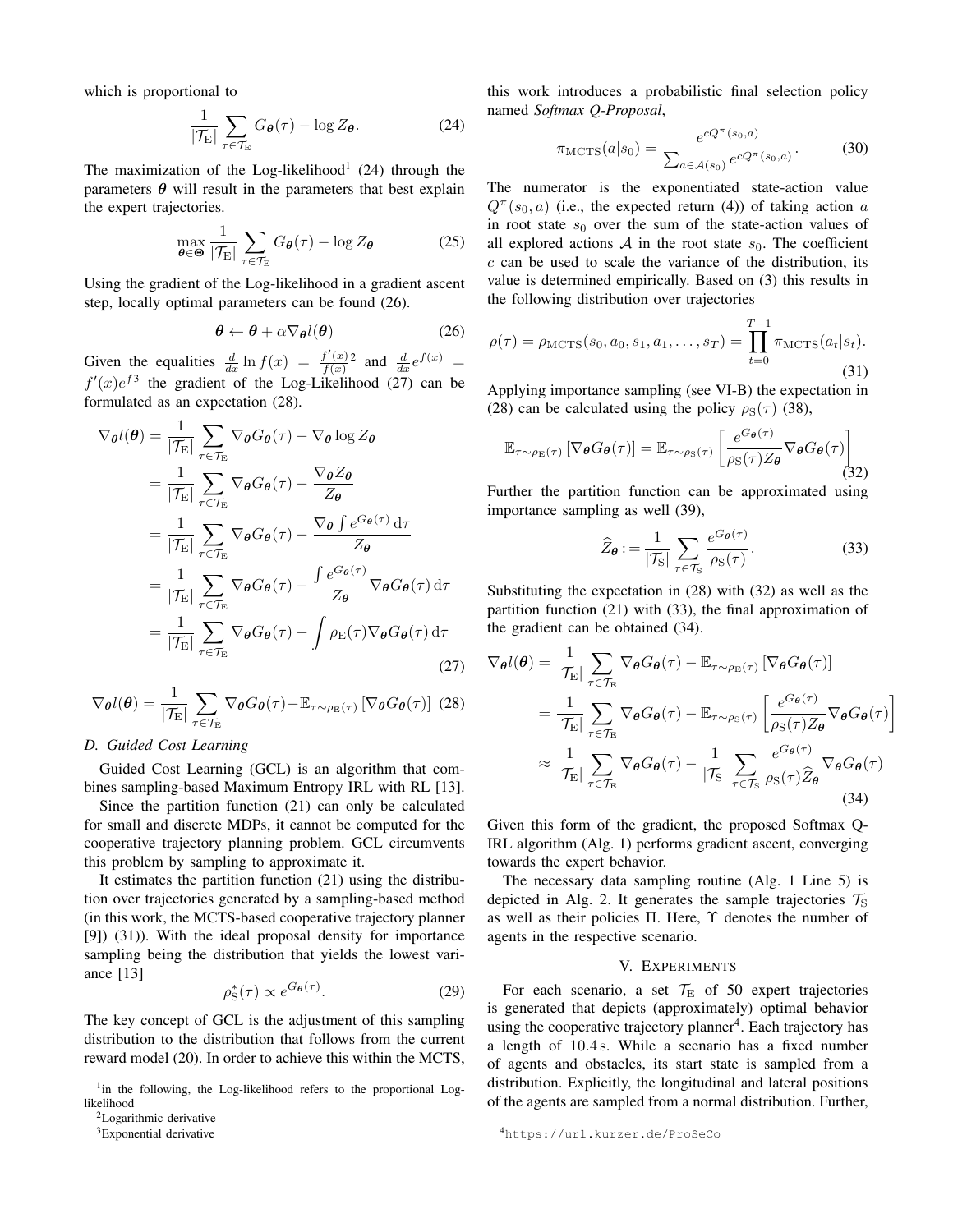<span id="page-4-4"></span>

Fig. 2: Distance Mean and Standard Deviation between  $\mathcal{T}_{E}$ and  $\mathcal{T}_S$ : The Euclidean distance to the k-nearest neighbors  $(k = 3)$  expert trajectories throughout the training for the linear (blue) and nonlinear reward model (orange)

different random seeds are used to initialize the samplingbased trajectory planning algorithm.

The linear and the nonlinear reward models were trained for 2000 gradient steps with a learning rate of 0.0005.

The source code of this work is available online<sup>[5](#page-4-2)</sup>.

The absolute performance of the models in comparison to the manually tuned baseline is presented in Table [I.](#page-4-3) The reward model of the baseline has been hand-tuned over numerous days through an iterative process of parameter modification and quantitative and qualitative analysis of the resulting trajectories. It can be seen that both models perform well in all scenarios. The nonlinear model outperforms the manually tuned baseline in Sc02 and Sc06, as it does not generate any collisions or invalid trajectories. Further, the learned models manage to reach the desired velocity  $v_{\text{des}}$ in an additional  $46\%$  of the cases, while the desired lane is reached less frequently  $-5\%$ . Finally, both models yield a lower mean distance to the expert trajectories than the manually tuned baseline, while only the nonlinear model is consistently better. A Euclidean distance metric is depicted in Fig. [2.](#page-4-4) As expected, the linear and the nonlinear model converge toward the expert trajectories. However, neither model converges completely but stalls at 1.98 m and 1.30 m for the linear and nonlinear, respectively. A possible remedy could be a reward model with a higher capacity.

The visual resemblance of the generated samples to the expert trajectories by the nonlinear reward model can be assessed in Fig. [3.](#page-5-1) Some of the trajectories that deviate significantly from the majority of the optimal trajectories could be the result of the inherently stochastic samplingbased trajectory planning algorithm.

#### VI. CONCLUSION

This work combines Maximum Entropy Inverse Reinforcement Learning with Monte Carlo Tree Search to learn reward models for a cooperative multi-agent trajectory planning problem. The efficacy of the MCTS to generate (approximately) optimal samples for arbitrary reward models quickly in combination with the adjustment of the sampling distribution after gradient updates yield reward models that quickly converge towards the experts.

<span id="page-4-3"></span>TABLE I: Absolute Change in Performance: The performances of the linear and nonlinear reward models are compared with the manually tuned baseline on the scenarios. The columns collision, invalid,  $l_{\text{des}}$ , and  $v_{\text{des}}$  denote the fraction of trajectories compared to the baseline that reaches that feature. Similarly,  $\mu(d)$  and  $\sigma(d)$  represent the mean and standard deviation of the Euclidean distance to the knearest neighbors  $(k = 3)$  expert trajectories compared to the baseline.

| Sc   | Model     | collision | invalid | $l_{\text{des}}$ | $v_{\text{des}}$ | $\mu(d)$ | $\sigma(d)$ |
|------|-----------|-----------|---------|------------------|------------------|----------|-------------|
| Sc01 | linear    | 0.00      | 0.00    | 0.06             | 0.03             | $-0.02$  | 0.06        |
|      | nonlinear | 0.00      | 0.00    | 0.07             | 0.01             | $-0.04$  | 0.03        |
| Sc02 | linear    | 0.01      | 0.00    | 0.31             | 0.50             | $-1.56$  | 0.15        |
|      | nonlinear | 0.00      | $-0.01$ | 0.09             | 0.79             | $-3.58$  | $-0.80$     |
| Sc03 | linear    | 0.00      | 0.00    | 0.02             | 0.61             | $-1.14$  | $-0.25$     |
|      | nonlinear | 0.00      | 0.00    | 0.03             | 0.60             | $-1.22$  | $-0.35$     |
| Sc04 | linear    | 0.00      | 0.00    | $-0.20$          | 0.61             | $-0.49$  | 0.34        |
|      | nonlinear | 0.00      | 0.00    | $-0.11$          | 0.48             | $-0.40$  | 0.35        |
| Sc05 | linear    | 0.05      | 0.01    | $-0.25$          | 0.51             | 1.54     | 0.27        |
|      | nonlinear | 0.00      | 0.00    | $-0.17$          | 0.41             | $-0.38$  | 0.27        |
| Sc06 | linear    | $-0.01$   | 0.00    | $-0.27$          | 0.58             | $-0.67$  | 0.42        |
|      | nonlinear | $-0.01$   | 0.00    | $-0.15$          | 0.41             | $-0.76$  | 0.28        |
| Mean | linear    | 0.01      | 0.00    | $-0.06$          | 0.47             | $-0.39$  | 0.16        |
|      | nonlinear | 0.00      | 0.00    | $-0.04$          | 0.45             | $-1.06$  | $-0.04$     |

The results indicate that future trajectory planning algorithms that interact with humans in traffic might not need to rely on experts specifying features and parameters but on driving data from expert human drivers.

Thus, a possible research direction is the evaluation of nonlinear models with a higher capacity on a greater variety of scenarios, potentially even learning from raw data.

## APPENDIX

*A. Algorithms*

<span id="page-4-1"></span><span id="page-4-0"></span>

| <b>Algorithm 1: Softmax Q-IRL</b>                                                                                                                                                                                                                                                                                                                                                                                                                                                                                                                              |  |  |  |  |  |
|----------------------------------------------------------------------------------------------------------------------------------------------------------------------------------------------------------------------------------------------------------------------------------------------------------------------------------------------------------------------------------------------------------------------------------------------------------------------------------------------------------------------------------------------------------------|--|--|--|--|--|
| Input: $\mathcal{T}_E$                                                                                                                                                                                                                                                                                                                                                                                                                                                                                                                                         |  |  |  |  |  |
| Output: $\theta$                                                                                                                                                                                                                                                                                                                                                                                                                                                                                                                                               |  |  |  |  |  |
| $1 \theta_0 \sim U[-1,1];$                                                                                                                                                                                                                                                                                                                                                                                                                                                                                                                                     |  |  |  |  |  |
| 2 for $i \leftarrow 0$ to M do                                                                                                                                                                                                                                                                                                                                                                                                                                                                                                                                 |  |  |  |  |  |
| $\upharpoonright \mathcal{T}_{\mathrm{S}} \leftarrow \varnothing;$<br>$\mathbf{3}$                                                                                                                                                                                                                                                                                                                                                                                                                                                                             |  |  |  |  |  |
| 4   for $j \leftarrow 0$ to N do                                                                                                                                                                                                                                                                                                                                                                                                                                                                                                                               |  |  |  |  |  |
| $ \quad  \quad \mathcal{T}_S, \Pi_S \leftarrow (\mathcal{T}_S, \Pi_S) \cup$<br>5                                                                                                                                                                                                                                                                                                                                                                                                                                                                               |  |  |  |  |  |
| qenerateSamples( $\theta$ );                                                                                                                                                                                                                                                                                                                                                                                                                                                                                                                                   |  |  |  |  |  |
| end<br>6                                                                                                                                                                                                                                                                                                                                                                                                                                                                                                                                                       |  |  |  |  |  |
| $\overline{7}$                                                                                                                                                                                                                                                                                                                                                                                                                                                                                                                                                 |  |  |  |  |  |
| $\widehat{\nabla_{\boldsymbol{\theta}}l(\boldsymbol{\theta})} = \frac{1}{ \mathcal{T}_{\rm E} }\sum_{\tau \in \mathcal{T}_{\rm E}}\nabla_{\boldsymbol{\theta}}G_{\boldsymbol{\theta}}(\tau) - \frac{1}{ \mathcal{T}_{\rm S} }\sum_{\tau \in \mathcal{T}_{\rm S}}\frac{e^{G_{\boldsymbol{\theta}}(\tau)}}{\rho_{\rm S}(\tau)\widehat{\mathcal{Z}_{\boldsymbol{\theta}}}}\nabla_{\boldsymbol{\theta}}G_{\boldsymbol{\theta}}(\tau); \ \boldsymbol{\theta}_{i+1} \leftarrow \boldsymbol{\theta}_i + \alpha \nabla_{\boldsymbol{\theta}}l(\boldsymbol{\theta}_i);$ |  |  |  |  |  |
| 8                                                                                                                                                                                                                                                                                                                                                                                                                                                                                                                                                              |  |  |  |  |  |
| 9 end                                                                                                                                                                                                                                                                                                                                                                                                                                                                                                                                                          |  |  |  |  |  |
| 10 return $\theta$                                                                                                                                                                                                                                                                                                                                                                                                                                                                                                                                             |  |  |  |  |  |

<span id="page-4-2"></span><sup>5</sup><https://url.kurzer.de/ProSeCo-IRL>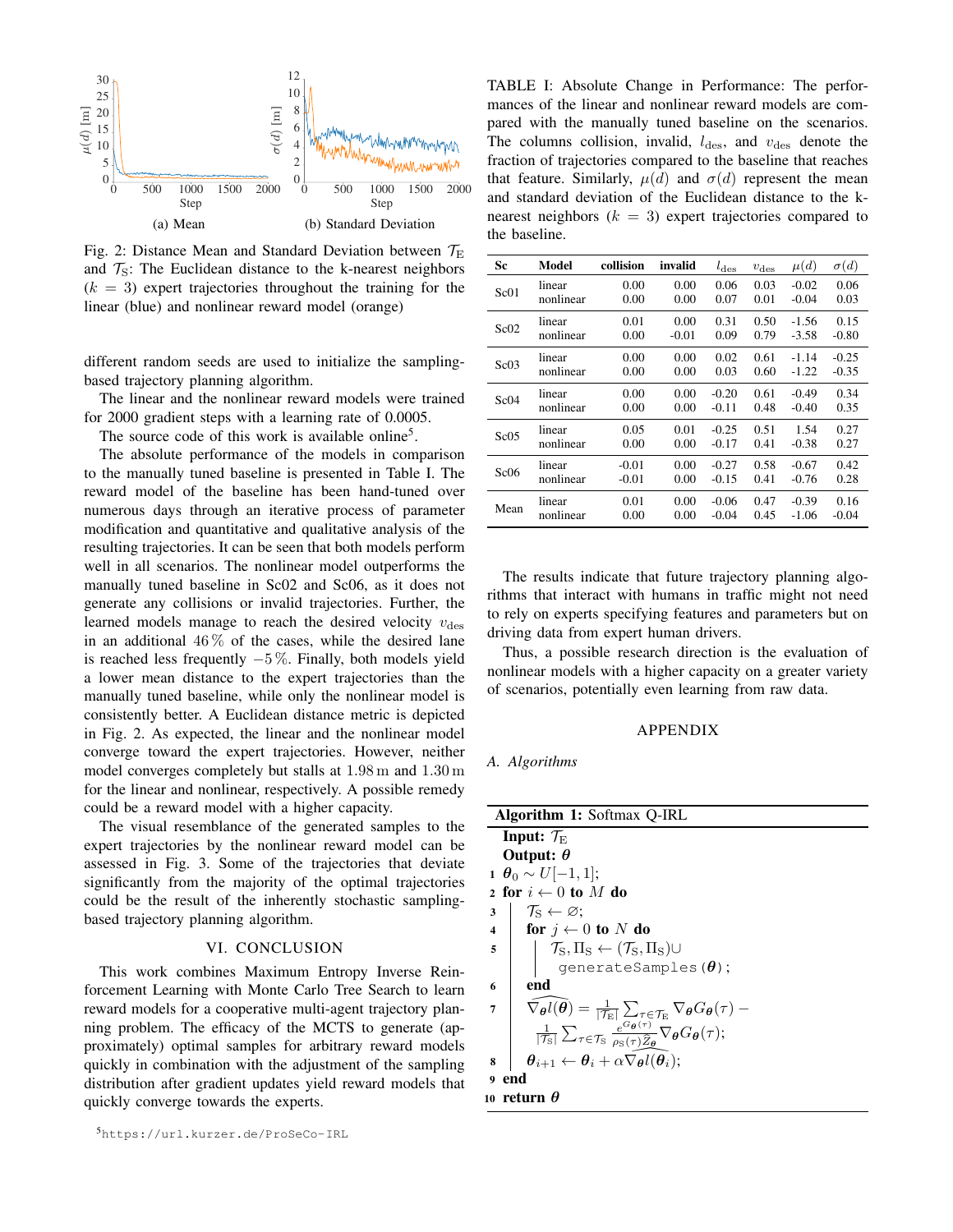<span id="page-5-1"></span>

(Sc01) Delaying merge due to approaching vehicle in desired lane (Sc02) Reacting to approaching vehicle



(Sc03) Merging into moving traffic







(Sc04) Merging into moving traffic with prior longitudinal adjustment



(Sc05) Changing lane as other vehicle needs to merge onto lane (Sc06) Delaying lane change as other vehicle needs to merge first

Fig. 3: Sample Trajectories from the Nonlinear Reward Model: Expert trajectories (red) that are used to learn the parameters of the reward model and the optimal trajectories (blue, after 2000 training steps of the nonlinear reward model)

# <span id="page-5-0"></span>*B. Importance Sampling*

Importance sampling allows to estimate a random variable x following a distribution  $p(x)$  by sampling from another distribution  $q(x)$  [16].

$$
\mathbb{E}_{X \sim p(x)}[X] = \int_{\mathcal{D}} f(x)p(x)dx
$$

$$
= \int_{\mathcal{D}} \frac{f(x)p(x)}{q(x)} q(x) dx
$$
(35)
$$
= \mathbb{E}_{X \sim q(x)} \left[ X \frac{p(x)}{q(x)} \right]
$$

$$
\widehat{\mathbb{E}}_{X \sim p(x)}[X] = \frac{1}{|\mathcal{X}|} \sum_{x \in \mathcal{X}} x \quad \mathcal{X} \sim p(x) \tag{36}
$$

$$
\widehat{\mathbb{E}}_{X \sim q(x)}[X] = \frac{1}{|\mathcal{X}|} \sum_{x \in \mathcal{X}} x \frac{p(x)}{q(x)} \quad \mathcal{X} \sim q(x) \tag{37}
$$